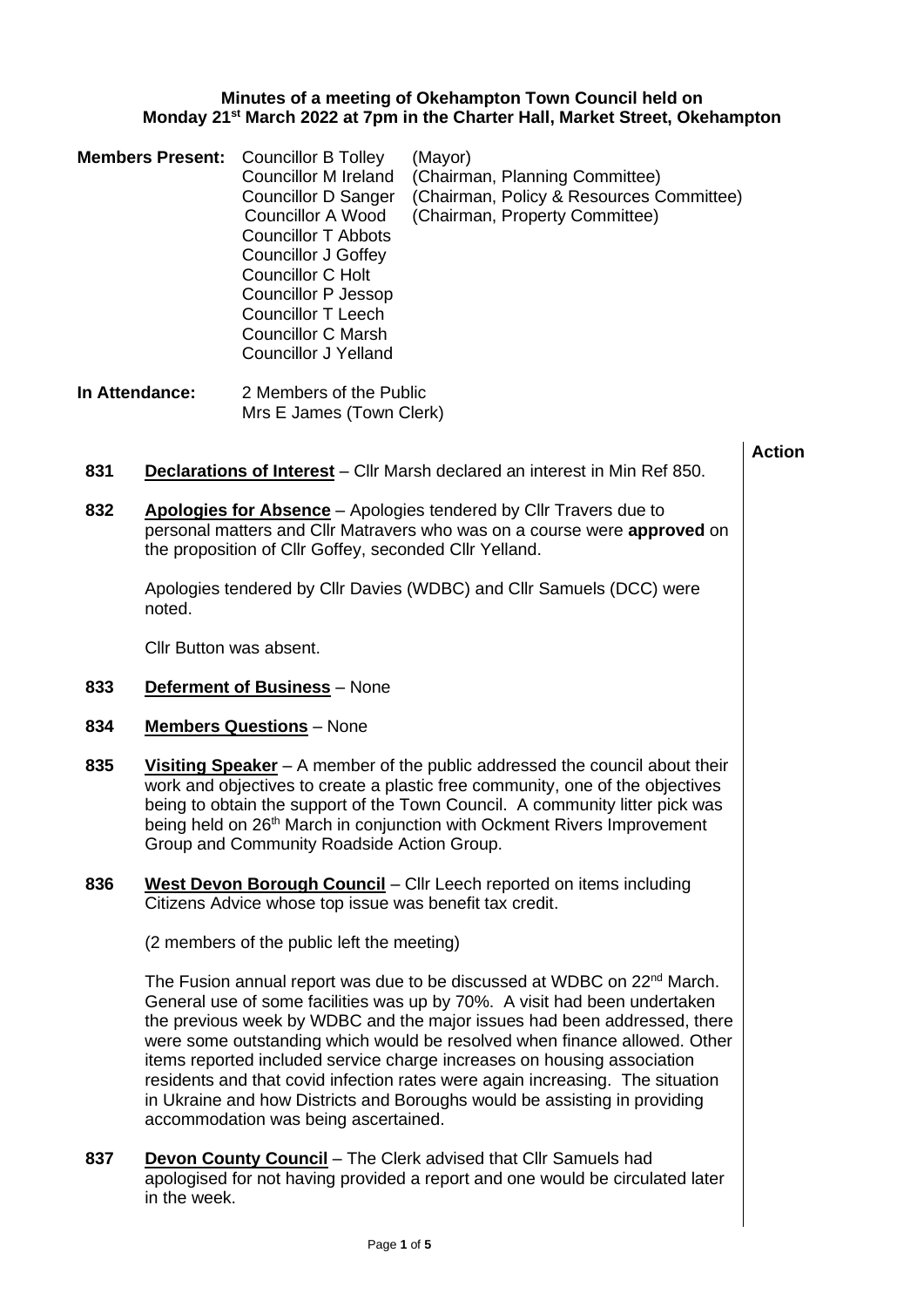| 838   | Questions Arising from Members Reports - Cllr Marsh tabled photographs<br>of some issues within Parklands Leisure Centre. Cllr Leech agreed to follow<br>these up and report back to the Council.                                                                                                                                                                                                                         |                      |
|-------|---------------------------------------------------------------------------------------------------------------------------------------------------------------------------------------------------------------------------------------------------------------------------------------------------------------------------------------------------------------------------------------------------------------------------|----------------------|
|       | Disappointment was voiced that some of Okehampton's West Devon<br>Members didn't attend any of the Town Council meetings.                                                                                                                                                                                                                                                                                                 |                      |
| 839   | <b>Adoption of Minutes of Committees and Members' Questions arising</b><br>Thereon $-$                                                                                                                                                                                                                                                                                                                                    |                      |
| 839.1 | Property Committee meetings held on 24 <sup>th</sup> January and 14 <sup>th</sup> February 2022 -<br>adoption proposed by Cllr Goffey, seconded Cllr Yelland and approved.                                                                                                                                                                                                                                                |                      |
| 839.2 | Policy & Resources Committee meeting held on 14th February 2022 -<br>adoption proposed by Cllr Tolley, seconded Cllr Ireland and approved.                                                                                                                                                                                                                                                                                |                      |
| 840   | Full Council Meeting Minutes - The minutes of the Town Council meetings<br>held on 28 <sup>th</sup> February and 7 <sup>th</sup> March 2022 were <b>approved</b> on the proposition<br>of Cllr Yelland, seconded by Cllr Holt, and signed by Cllr Tolley.                                                                                                                                                                 |                      |
| 841   | Plastic Free Community Presentation - It was noted that the Council had a<br>Climate Working Group that was working on matters including plastic use<br>reduction. The Council had stopped using single use plastic cups in around<br>2019 and did not use disposable cutlery.                                                                                                                                            |                      |
|       | On the proposition of Cllr Yelland, seconded Cllr Goffey it was RESOLVED to<br>support the group in their efforts to reduce plastic use in the town.                                                                                                                                                                                                                                                                      | Clerk/<br>Ass. Clerk |
| 842   | <b>CCTV</b> – The Clerk reported that the Office of the Police and Crime<br>Commissioner had confirmed the grant of £15,000 towards the scheme was<br>still available and that details of how to apply were awaited.                                                                                                                                                                                                      |                      |
|       | Commencement of Phase 2 was dependant on replacement of the lighting<br>columns by DCC Highways.                                                                                                                                                                                                                                                                                                                          |                      |
| 843   | <b>Cemetery Access</b> – The Clerk reported that she was making further<br>enquiries to try to establish ownership of the bridleway and was awaiting a<br>response. Legal advice received from NALC confirmed that as the bridleway<br>did not just give access to the Church but also to other properties and the<br>Council's Cemetery, the Council could contribute towards its repairs.                               |                      |
|       | On the proposition of Cllr Yelland, seconded Cllr Leech it was RESOLVED to<br>contribute a third of the cost of pothole repair, but the Town Council did not<br>accept responsibility or accept liability for the bridleway. The Council could<br>not place an order for the work due to insurance limitations.                                                                                                           | <b>Clerk</b>         |
| 844   | The Devon, Plymouth and Torbay Devolution Deal - It was commented<br>that the Council needed to be particularly mindful of housing and<br>development. On the proposition of Cllr Yelland, seconded Cllr Ireland it was<br><b>RESOLVED</b> to recommend that DALC approach West Devon Borough<br>Council to work with them on this issue and that town and parish councils<br>should maintain their status and structure. | <b>Clerk</b>         |
| 845   | <b>Placemaking</b> – Cllrs Leech and Yelland declared personal interests being<br>Members of WDBC.                                                                                                                                                                                                                                                                                                                        |                      |
|       | The report provided by WDBC's Officers was considered. Concern was<br>raised that only 13% of the businesses surveyed were in favour of the<br>creation of a BID. It was commented that small businesses who didn't pay                                                                                                                                                                                                   |                      |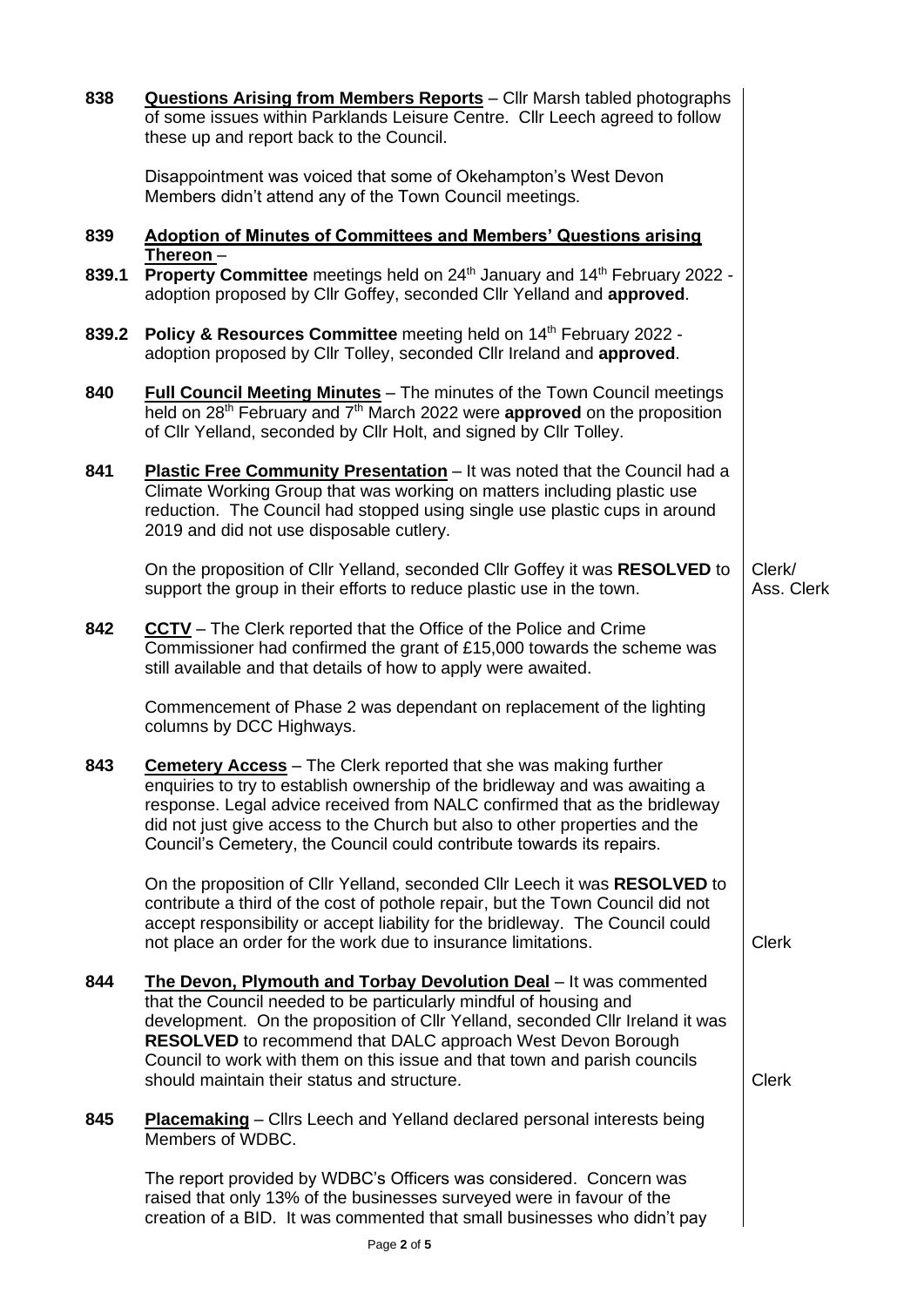|              | business rates would not be eligible to vote but equally would not be required<br>to contribute to the scheme. The sum of £15,000 requested to be earmarked<br>by the Council for the project in the 2022/23 financial year had not been<br>budgeted. The opportunities that would be available to businesses should a<br>BID be created were considered. It was felt important that the businesses<br>should have the opportunity to decide if a BID should be created or not. |                     |
|--------------|---------------------------------------------------------------------------------------------------------------------------------------------------------------------------------------------------------------------------------------------------------------------------------------------------------------------------------------------------------------------------------------------------------------------------------------------------------------------------------|---------------------|
|              | On the proposition of Cllr Marsh, seconded Cllr Goffey it was RESOLVED to<br>support the proposal and approve the £2,000 requested for the feasibility<br>study following which the results would be considered and a decision made<br>whether to continue with the project.                                                                                                                                                                                                    | <b>Clerk</b>        |
| 846          | Okehampton Show 2022 - It was noted that the Policy & Resources<br>Committee had approved attendance at the show by two employees<br>representing the Council, the Clerk and a member of the Parks team.                                                                                                                                                                                                                                                                        |                     |
| 847          | <b>Policies and Documents</b> - The Clerk advised that some local town councils<br>required grant applications to be made prior to the commencement of a<br>financial year and recommended that any such change to the policy would<br>take time to fully review and consider.                                                                                                                                                                                                  |                     |
|              | On the proposition of Cllr Tolley, seconded Cllr Jessop, it was RESOLVED to<br>consider grant applications on a quarterly basis for the 2022/23 financial year,<br>and request that Policy and Resources review the policy and procedure for<br>the 2023/24 financial year.                                                                                                                                                                                                     | <b>Clerk</b>        |
|              | A motion to suspend Standing Order 3 (bb) to permit extension of the meeting was proposed by<br>Cllr Goffey, seconded Cllr Leech, and agreed.                                                                                                                                                                                                                                                                                                                                   |                     |
| 848          | <b>Finances</b> – On the proposition of Tolley, seconded Cllr Holt it was<br>RESOLVED to approve the schedule of payments.                                                                                                                                                                                                                                                                                                                                                      |                     |
| 849          | <b>Insurance Renewal</b> - On the proposition of Cllr Wood, seconded Cllr Jessop<br>it was RESOLVED to approve the renewal quotation at the sum of<br>£20,456.29, noting that this was the last of a three-year agreement.                                                                                                                                                                                                                                                      | Clerk               |
| 850          | <b>Pavilion in the Park Lease</b> – Cllr Tolley declared a personal interest being a<br>Trustee of OCRA.                                                                                                                                                                                                                                                                                                                                                                        |                     |
|              | On the proposition of Cllr Goffey, seconded Cllr Ireland (2 abstentions) it was<br><b>RESOLVED</b> to approve the appointment of a Solicitor to review the lease at<br>the cost of up to £500 and to nominate Cllr Wood to provide the other<br>information requested by the Solicitor.                                                                                                                                                                                         | Clerk/<br>Cllr Wood |
| 851          | Civic Diary Report – Events attended by the Mayor during March were<br>noted.                                                                                                                                                                                                                                                                                                                                                                                                   |                     |
| 852          | <b>Annual Town Assembly</b> - Councillors noted that the assembly was being<br>held at 7pm on Monday 28 <sup>th</sup> March in the Charter Hall.                                                                                                                                                                                                                                                                                                                                |                     |
| 853<br>853.1 | Covid19 -<br>It was noted that covid signage within the town was being removed following<br>the relaxation of government guidance.                                                                                                                                                                                                                                                                                                                                              |                     |
| 853.2        | On the proposition of Cllr Leech, seconded Cllr Ireland it was RESOLVED to<br>continue meeting in the Charter Hall until it was closed for roofing work<br>whereupon meetings would revert to being held in the Council Chamber.                                                                                                                                                                                                                                                |                     |
|              |                                                                                                                                                                                                                                                                                                                                                                                                                                                                                 |                     |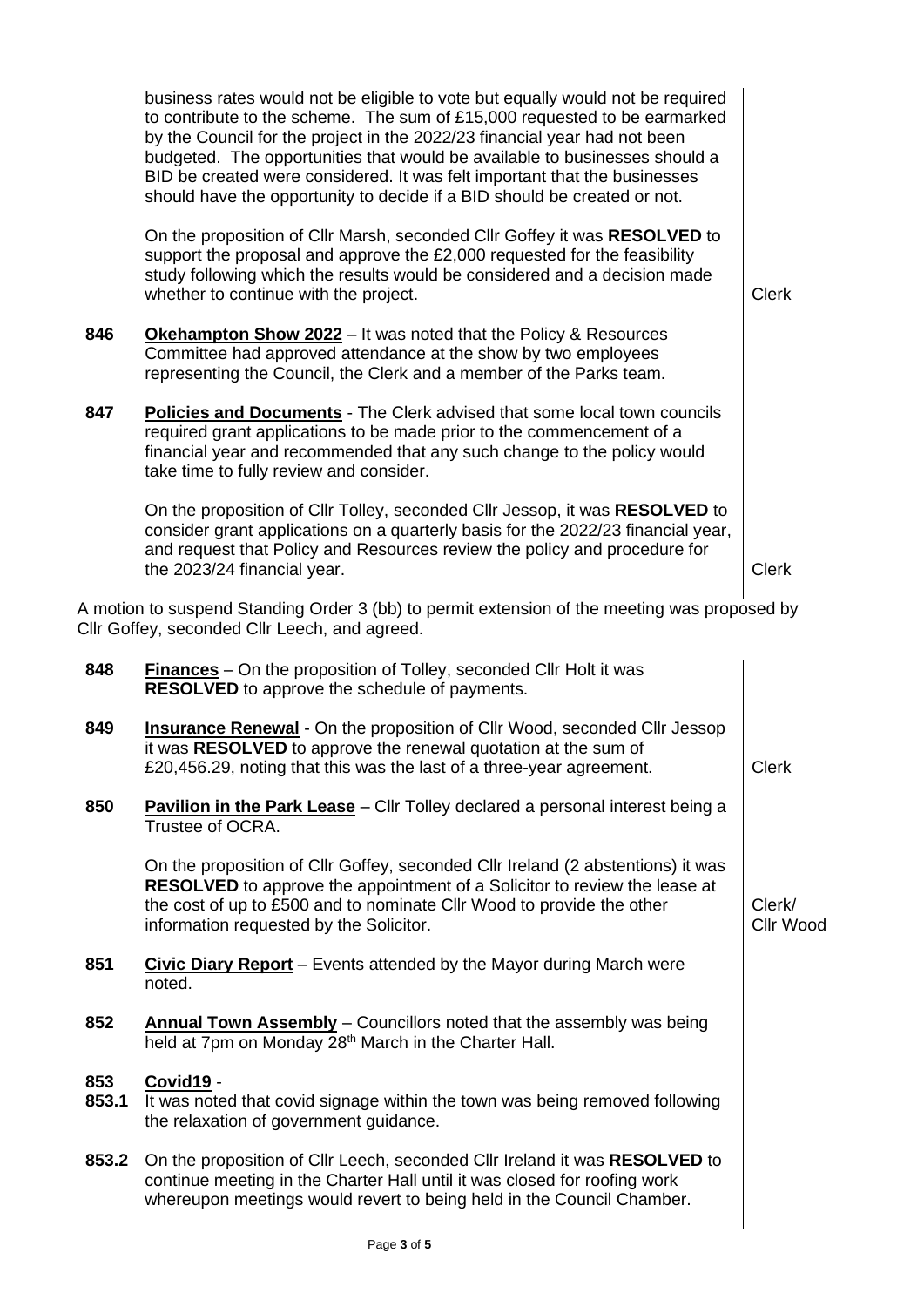## **854 Reports of Council Working/Task & Finish Groups -**

- **854.1 Climate Change** Cllr Goffey reported that a WDBC meeting was due to be held in the next few weeks.
- **854.2 Charter Hall Roof Replacement** The Clerk reported that a meeting with the Project Manager was due to be held on 24<sup>th</sup> March.
- **854.3 Placemaking Working Group** A report from WDBC had already been considered.
- **854.4 Memorandum of Understanding Task & Finish Group** Group paused
- **854.5 Community Governance** A meeting was due to be held on 30<sup>th</sup> March 2022.
- **855 Reports on Current Activities by Community Groups with Town Council Representation** -
- **855.1 Neighbourhood Plan Group**  Cllr Goffey advised there was no update to report.

## **856 Members' Reports and Requests for Agenda Items** -

- **856.1 Okehampton Matters**  Cllr Wood reported that a meeting had been held the previous week and did not feel it had been constructive.
- **856.2 Okehampton COVID19 Support Group** No report was available.
- **856.3 Okehampton & Hamlets Combined Archive Project** The Clerk reported that the working group was due to meet in early April and would consider feedback from the recent visit to the Devon Heritage Centre.
- **856.4 Okehampton Primary School No report was available.**
- **857 Urgent Items** The Clerk reported that the Coffee Morning in aid of the Ukraine crises had raised £3,570 which had been sent to the Red Cross. An individual donation in the sum of £500 had since been received and would be forwarded to the Red Cross in due course along with any other donations received.

It was **RESOLVED** that under section 1(2) of the Public Bodies (Admission to Meetings) Act 1960 that the public and press be excluded from the meeting for the following item as it involves the likely disclosure of sensitive and confidential information. Proposed by Cllr Yelland, seconded by Cllr Ireland.

- **858 Town Council Mayoral Awards** On the proposition of Cllr Goffey, seconded Cllr Ireland it was **RESOLVED** to nominate the persons as noted by the Clerk.
- **859 Queens Platinum Jubilee** Cllr Marsh, Ireland, Yelland and Tolley declared interests being Trustees of OUC.

On the proposition of Cllr Goffey, seconded Cllr Leech it was **RESOLVED** to book the marquee and toilets that were reserved as follows:

- Marquee from Brooklands Events £1,872.72
- Toilets from Exmoor Luxury Loos £345

Clerk

The Clerk reported that grant applications had been made for event funding to the Arts Foundation and Awards for All. The Arts Foundation had advised that due to the large number of applications received, funding would be limited. On the proposition of Cllr Wood, seconded Cllr Jessop it was **RESOLVED** a grant